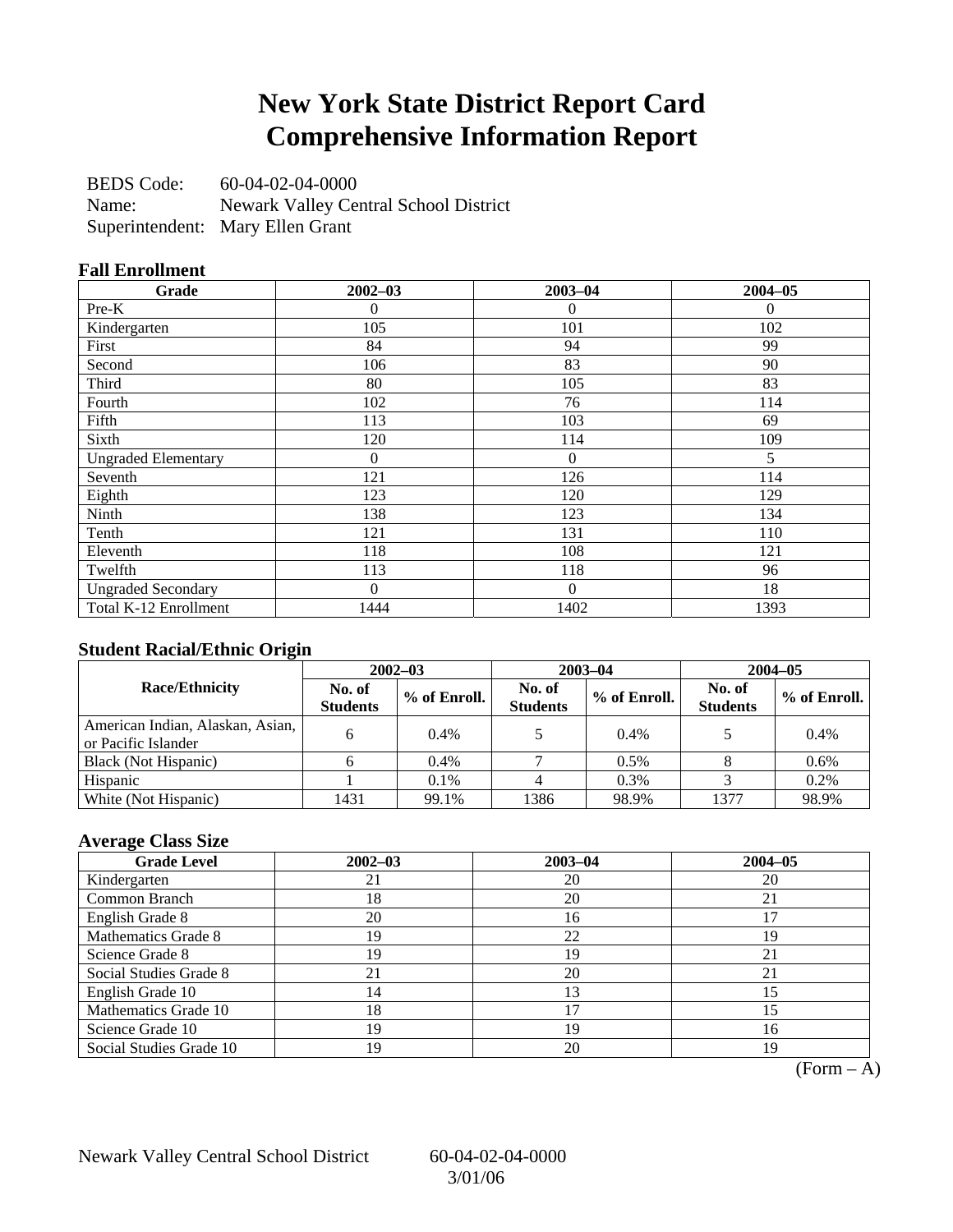### **District Need to Resource Capacity Category**

| <b>N/RC Category</b> | <b>Description</b>                                                                                 |
|----------------------|----------------------------------------------------------------------------------------------------|
|                      | This is a school district with average student needs in relation to<br>district resource capacity. |

### **Similar School Group and Description**

| <b>Similar School Group</b> | <b>Description</b> |
|-----------------------------|--------------------|
| NA                          | <b>NA</b>          |

All schools within the same N/RC category are divided into three similar school groups defined by the percentage of students in the school who are eligible for the free-lunch program and/or who are limited English proficient (also known as English language learners).

#### **Student Demographics Used To Determine Similar Schools Group**

|                                   | $2002 - 03$ |         | $2003 - 04$ |         | $2004 - 05$ |         |
|-----------------------------------|-------------|---------|-------------|---------|-------------|---------|
|                                   | Count       | Percent | Count       | Percent | Count       | Percent |
| <b>Limited English Proficient</b> |             | 0.2%    |             | $0.2\%$ |             | $0.0\%$ |
| <b>Eligible for Free Lunch</b>    | 294         | 20.4%   | 284         | 20.3%   | 288         | 20.7%   |

#### **Attendance and Suspension**

|                               | $2001 - 02$      |         |                  | $2002 - 03$ | $2003 - 04$     |         |
|-------------------------------|------------------|---------|------------------|-------------|-----------------|---------|
|                               | $%$ of<br>No. of |         | $%$ of<br>No. of |             | No. of          | $%$ of  |
|                               | <b>Students</b>  | Enroll. | <b>Students</b>  | Enroll.     | <b>Students</b> | Enroll. |
| <b>Annual Attendance Rate</b> |                  | 95.2%   |                  | 94.1%       |                 | 92.9%   |
| <b>Student Suspensions</b>    | l 14             | 7.8%    | 90               | 6.2%        | 50              | 3.6%    |

### **Student Socioeconomic and Stability Indicators (Percent of Enrollment)**

|                          | $2002 - 03$ | $2003 - 04$ | $2004 - 05$ |
|--------------------------|-------------|-------------|-------------|
| <b>Reduced Lunch</b>     | 9.5%        | 8.8%        | 11.4%       |
| <b>Public Assistance</b> | NA          | NA          | NA          |
| <b>Student Stability</b> | NA          | <b>NA</b>   | NA          |

#### **Staff Counts**

| Staff                                 | $2004 - 05$ |
|---------------------------------------|-------------|
| <b>Total Teachers</b>                 | 117         |
| <b>Total Other Professional Staff</b> |             |
| <b>Total Paraprofessionals</b>        |             |
| Teaching Out of Certification*        |             |

\*Teaching out of certification more than on an incidental basis.

 $(Form - B)$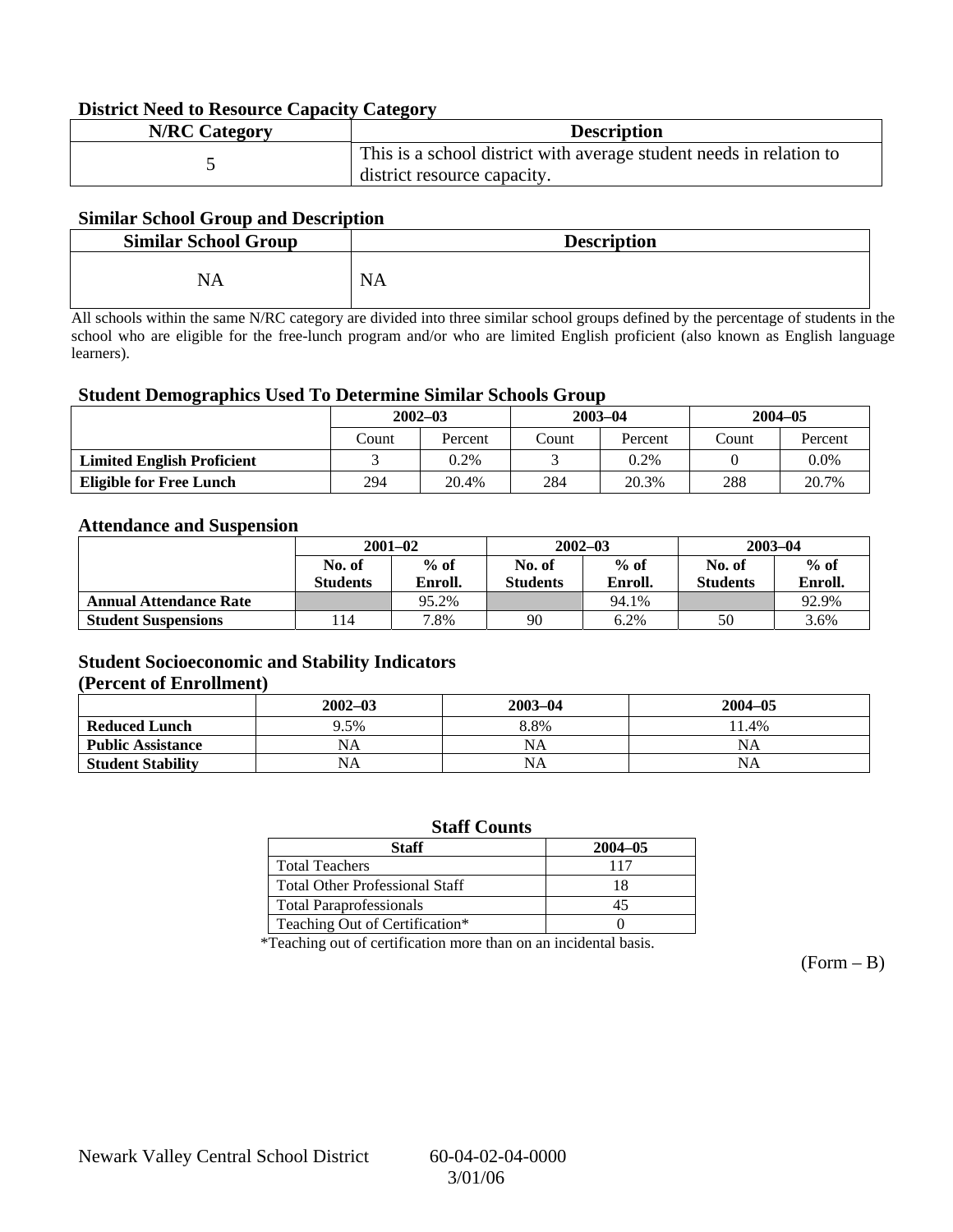## **High School Graduates and Noncompleters**

|                         | <b>High School Graduates and Completers</b>  | $2002 - 03$                                                                     | $2003 - 04$    | $2004 - 05$ |
|-------------------------|----------------------------------------------|---------------------------------------------------------------------------------|----------------|-------------|
|                         | Total Graduates*                             | 96                                                                              | 92             | 86          |
| General-                | <b>Regents Diplomas</b>                      | 42                                                                              | 41             | 76          |
| <b>Education</b>        | % Regents Diplomas                           | 44%                                                                             | 45%            | 88%         |
| <b>Students</b>         | Regents Diplomas with Advanced Designation** |                                                                                 |                | 32          |
|                         | % Regents Diplomas with Advanced Designation |                                                                                 |                | 37%         |
|                         | IEP Diplomas or Local Certificates           |                                                                                 |                |             |
|                         | Total Graduates*                             | 4                                                                               | $\overline{7}$ | 2           |
|                         | <b>Regents Diplomas</b>                      | $\Omega$                                                                        | $\overline{2}$ | $\Omega$    |
| <b>Students</b><br>with | % Regents Diplomas                           | 0%                                                                              | 29%            | 0%          |
| <b>Disabilities</b>     | Regents Diplomas with Advanced Designation** | $\Omega$<br>5<br>12<br>6<br>99<br>100<br>43<br>42<br>42%<br>43%<br>5<br>12<br>6 |                |             |
|                         | % Regents Diplomas with Advanced Designation |                                                                                 | 0%             |             |
|                         | IEP Diplomas or Local Certificates           |                                                                                 |                |             |
|                         | Total Graduates*                             |                                                                                 |                | 88          |
|                         | <b>Regents Diplomas</b>                      |                                                                                 |                | 76          |
| <b>All Students</b>     | % Regents Diplomas                           |                                                                                 |                | 86%         |
|                         | Regents Diplomas with Advanced Designation** |                                                                                 |                | 32          |
|                         | % Regents Diplomas with Advanced Designation |                                                                                 |                | 36%         |
|                         | <b>IEP Diplomas or Local Certificates</b>    |                                                                                 |                |             |

\* Only students awarded local diplomas or Regents endorsed diplomas are included in the count of high school graduates in this table. Data include graduates in August, January and June of the school year being reported.

\*\*Beginning with students who first entered grade 9 in 2001–02, students may earn a Regents diploma by passing (scoring 65–100) Regents exams in five areas and meeting course requirements. To earn a Regents diploma with advanced designation, the student must pass eight Regents exams. For more information, see http://www.emsc.nysed.gov/parents/gradreqtsfs.shtml

### **Post-Secondary Plans of 2004–05 Graduates**

|                                                |                | 4-year<br>College | 2-year<br>College | <b>Other Post-</b><br><b>Secondary</b> | <b>Military</b> | Employment | <b>Adult</b><br><b>Services</b> | Plan<br><b>Unknown</b> | <b>Other</b><br><b>Known Plan</b> |
|------------------------------------------------|----------------|-------------------|-------------------|----------------------------------------|-----------------|------------|---------------------------------|------------------------|-----------------------------------|
| General-<br><b>Education</b>                   | <b>Number</b>  | 32                | 41                | 2                                      |                 | 9          |                                 | $\theta$               | $\boldsymbol{0}$                  |
| <b>Students</b>                                | Percent        | 37%               | 48%               | 2%                                     | 1%              | 10%        | 1%                              | 0%                     | 0%                                |
| <b>Students</b><br>with<br><b>Disabilities</b> | <b>Number</b>  | $\theta$          | $\Omega$          | 0                                      | $\theta$        | 2          | $\Omega$                        | $\Omega$               | $\theta$                          |
|                                                | Percent        | 0%                | 0%                | 0%                                     | $0\%$           | 100%       | $0\%$                           | 0%                     | 0%                                |
| All<br><b>Students</b>                         | <b>Number</b>  | 32                | 41                | $\overline{c}$                         |                 | 11         |                                 | $\Omega$               | $\overline{0}$                    |
|                                                | <b>Percent</b> | 36%               | 47%               | 2%                                     | 1%              | 12%        | 1%                              | 0%                     | 0%                                |

### **High School Noncompletion Rates**

|                                             |                            | $2002 - 03$     |         | $2003 - 04$     |         | $2004 - 05$     |         |
|---------------------------------------------|----------------------------|-----------------|---------|-----------------|---------|-----------------|---------|
|                                             |                            | No. of          | $%$ of  | No. of          | $%$ of  | No. of          | $%$ of  |
|                                             |                            | <b>Students</b> | Enroll. | <b>Students</b> | Enroll. | <b>Students</b> | Enroll. |
| General-                                    | Dropped Out                | 11              |         | 12              | 2.9%    |                 | 2.1%    |
| <b>Education</b>                            | Entered GED Program*       | 10              |         |                 | $0.2\%$ | 6               | 1.4%    |
| <b>Students</b>                             | <b>Total Noncompleters</b> | 21              |         | 13              | 3.1%    | 15              | 3.5%    |
|                                             | Dropped Out                | ◠               |         | 3               | 4.3%    | 4               | 6.2%    |
| <b>Students with</b><br><b>Disabilities</b> | Entered GED Program*       |                 |         | $\bigcap$       | 2.9%    |                 | 4.6%    |
|                                             | <b>Total Noncompleters</b> |                 |         |                 | 7.2%    |                 | 10.8%   |
| All<br><b>Students</b>                      | Dropped Out                | 13              | 2.7%    | 15              | 3.1%    | 13              | 2.6%    |
|                                             | Entered GED Program*       | ا ا             | 2.2%    | 3               | $0.6\%$ | Q               | 1.8%    |
|                                             | <b>Total Noncompleters</b> | 24              | 4.9%    | 18              | 3.7%    | 22              | 4.5%    |

\*The number and percentage of students who left a program leading to a high school diploma and entered a program leading to a high school equivalency diploma.

 $(Form - C)$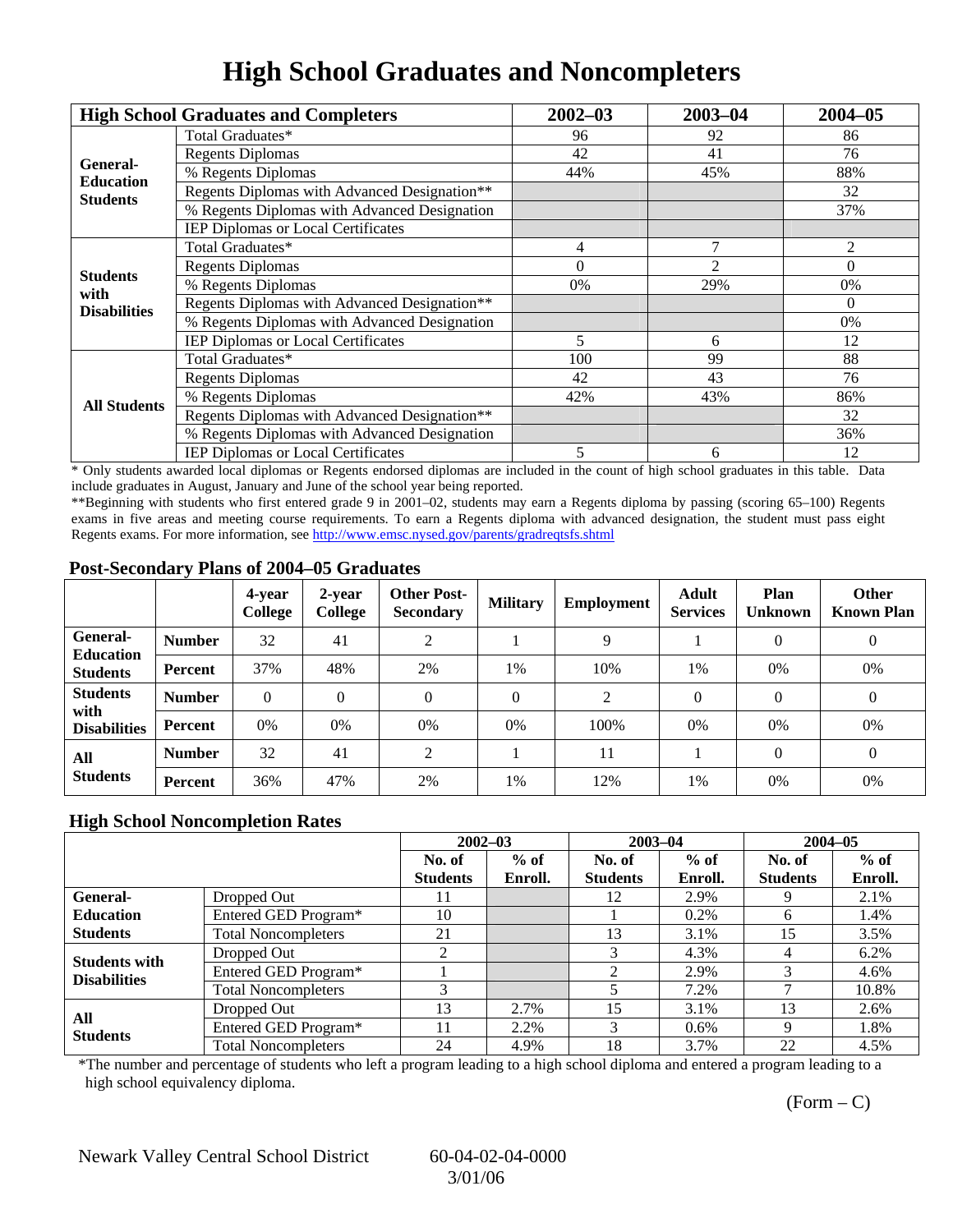# **Career Development and Occupational Studies (CDOS)**

### **Percentage of Students Documenting Self- and Career-Awareness Information and Career Exploration Activities, K–3**

| <b>Grades</b> | $2002 - 03$ | $2003 - 04$ | $2004 - 05$ |
|---------------|-------------|-------------|-------------|
| K–1           | 0%          | $0\%$       | 0%          |
| $2 - 3$       | 9%          | $0\%$       | $0\%$       |

### **Students Developing a Career Plan, 4–12**

| <b>Grades</b> |                                      | $2002 - 03$ | 2003-04  | $2004 - 05$ |
|---------------|--------------------------------------|-------------|----------|-------------|
|               | Number of General-Education Students | $\Omega$    | $\Omega$ | $\Omega$    |
| $4 - 5$       | Number of Students with Disabilities | $\Omega$    | $\Omega$ | $\Omega$    |
|               | Number of All Students               | $\Omega$    | $\Omega$ | $\Omega$    |
|               | Percent of Enrollment                | 0%          | $0\%$    | $0\%$       |
|               | Number of General-Education Students | 108         | 112      | 98          |
| $6 - 8$       | Number of Students with Disabilities | 16          | 14       | 11          |
|               | Number of All Students               | 124         | 126      | 109         |
|               | Percent of Enrollment                | 34%         | 35%      | 30%         |
|               | Number of General-Education Students | $\Omega$    | $\Omega$ | $\Omega$    |
| $9 - 12$      | Number of Students with Disabilities | $\Omega$    | $\Omega$ | $\Omega$    |
|               | Number of All Students               | $\Omega$    | $\Omega$ | $\Omega$    |
|               | Percent of Enrollment                | $0\%$       | $0\%$    | 0%          |

### **Career and Technical Education (CTE) Programs**

| <b>CTE Program</b>                                |          | <b>This District</b> | <b>Statewide</b> |
|---------------------------------------------------|----------|----------------------|------------------|
|                                                   | Count    | Percentage           | Average          |
| <b>All CTE Programs</b>                           |          |                      |                  |
| Completed the CTE Program                         | 48       |                      |                  |
| <b>Completed and Passed Regents Exams</b>         | 45       | 94%                  | 80%              |
| Completed and had Course Average of 75% or More   | 37       | 77%                  | 82%              |
| Completed and Attained a HS Diploma or Equivalent | 47       | 98%                  | 96%              |
| Completed and Whose Status is Known               | 35       |                      |                  |
| Completed and Were Successfully Placed            | 31       | 89%                  | 96%              |
| <b>Nontraditional Programs</b>                    |          |                      |                  |
| <b>Underrepresented Gender Members Enrolled</b>   | $\Omega$ | 0%                   | 25%              |
| Underrepresented Gender Members Who Completed     | 0        | 0%                   | 19%              |

Enrollment data are for the 2004–2005 school year; completer data are as of June 2004.

Blank cells indicate that either the district did not have a CTE program or did not report data. These data are reported only at the district level.

 $(Form - D)$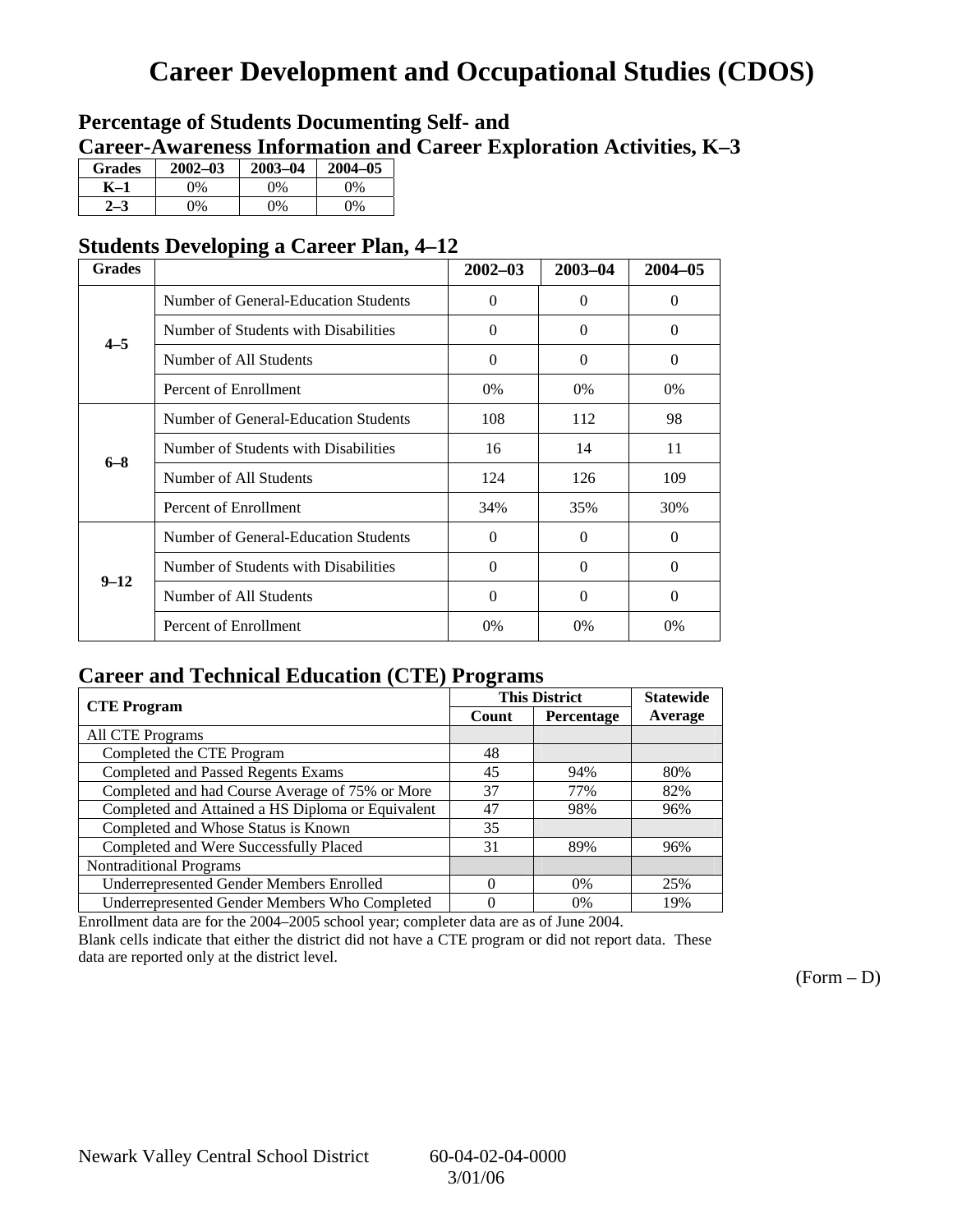# **Second Language Proficiency Examinations**

### **General-Education Students**

| <b>Test</b> | $2002 - 03$ |           |            | $2003 - 04$ | $2004 - 05$       |           |  |
|-------------|-------------|-----------|------------|-------------|-------------------|-----------|--|
|             | No. Tested  | % Passing | No. Tested | % Passing   | <b>No. Tested</b> | % Passing |  |
| French      |             | 0%        |            | $0\%$       |                   | 0%        |  |
| German      |             |           |            | $0\%$       |                   | 100%      |  |
| Italian     |             | 0%        |            | 0%          |                   | 0%        |  |
| Latin       |             | 0%        |            | 0%          |                   | 0%        |  |
| Spanish     |             | 100%      |            | 100%        |                   | 100%      |  |

### **Students with Disabilities**

| <b>Test</b> | $2002 - 03$ |           |            | $2003 - 04$ | $2004 - 05$       |           |  |
|-------------|-------------|-----------|------------|-------------|-------------------|-----------|--|
|             | No. Tested  | % Passing | No. Tested | % Passing   | <b>No. Tested</b> | % Passing |  |
| French      |             | 0%        |            | $0\%$       |                   | 0%        |  |
| German      |             | 0%        |            | $0\%$       |                   | 0%        |  |
| Italian     |             | 0%        |            | $0\%$       |                   | 0%        |  |
| Latin       |             | 0%        |            | $0\%$       |                   | 0%        |  |
| Spanish     |             | 0%        |            | 0%          |                   | 0%        |  |

## **Regents Competency Tests**

### **General-Education Students**

| <b>Test</b>           |                   | $2002 - 03$ |            | $2003 - 04$ | $2004 - 05$ |           |  |
|-----------------------|-------------------|-------------|------------|-------------|-------------|-----------|--|
|                       | <b>No. Tested</b> | % Passing   | No. Tested | % Passing   | No. Tested  | % Passing |  |
| <b>Mathematics</b>    | ΙU                | 100%        |            |             |             | 0%        |  |
| Science               |                   | 0%          |            | 0%          |             | 0%        |  |
| Reading               |                   | 0%          |            |             |             | 0%        |  |
| Writing               |                   | 0%          |            |             |             | 0%        |  |
| <b>Global Studies</b> |                   | 0%          |            | $0\%$       |             |           |  |
| U.S. Hist & Gov't     |                   | 0%          |            | $0\%$       |             | 0%        |  |

### **Students with Disabilities**

| <b>Test</b>           | $2002 - 03$       |           | $2003 - 04$ |           | $2004 - 05$       |           |
|-----------------------|-------------------|-----------|-------------|-----------|-------------------|-----------|
|                       | <b>No. Tested</b> | % Passing | No. Tested  | % Passing | <b>No. Tested</b> | % Passing |
| <b>Mathematics</b>    |                   | 89%       |             |           |                   | 11%       |
| Science               |                   | 0%        |             | 0%        |                   | 0%        |
| Reading               |                   |           |             |           |                   | 47%       |
| Writing               |                   | 0%        |             |           | 16                | 75%       |
| <b>Global Studies</b> |                   | 0%        |             |           |                   | 0%        |
| U.S. Hist & Gov't     |                   |           |             | 0%        |                   | 0%        |

 $(Form - E)$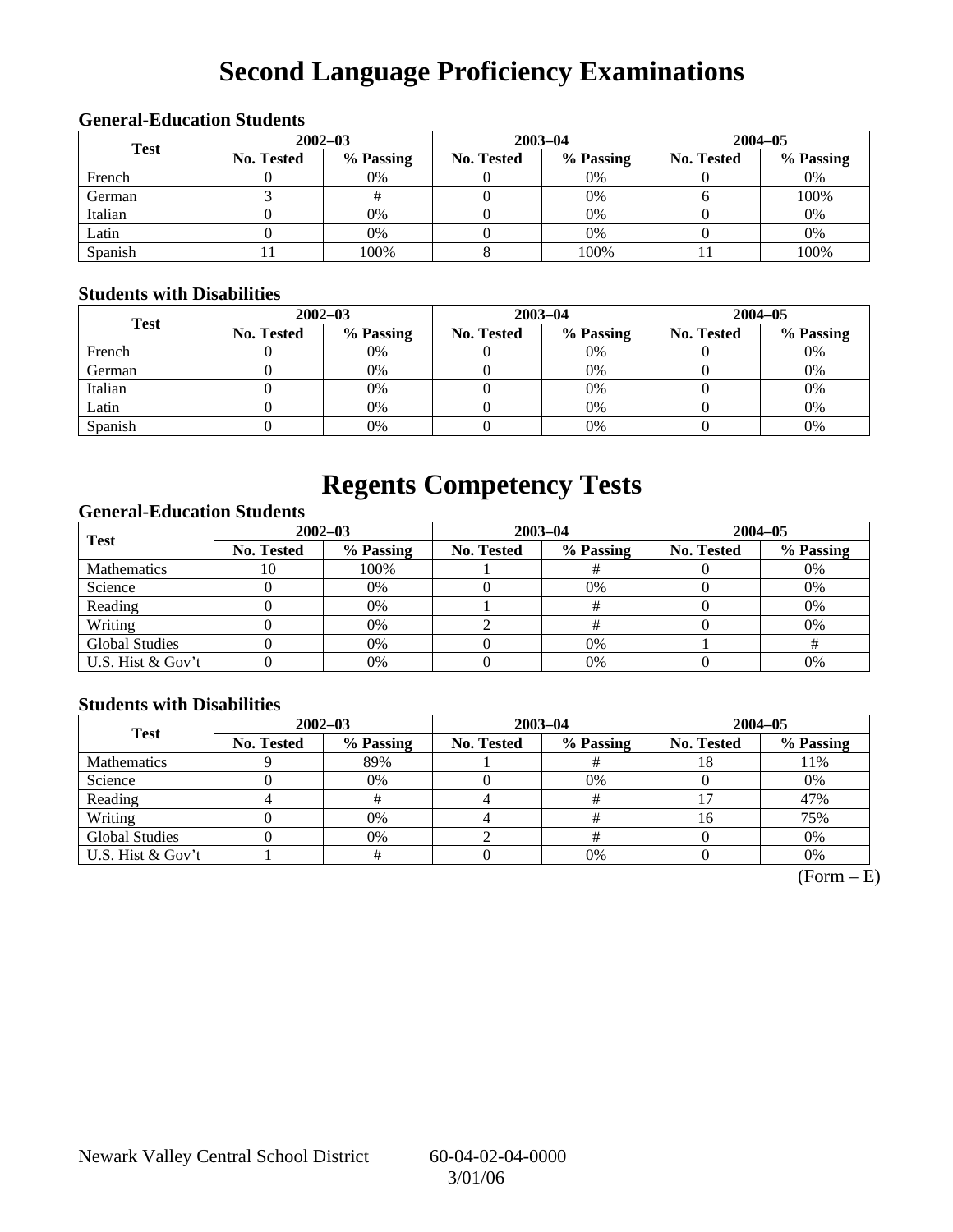# **Regents Examinations**

|                                     | <b>All Students</b> |                                     |                 | <b>Students with Disabilities</b> |                 |                  |
|-------------------------------------|---------------------|-------------------------------------|-----------------|-----------------------------------|-----------------|------------------|
|                                     | $2002 - 03$         | $2003 - 04$                         | $2004 - 05$     | $2002 - 03$                       | 2003-04         | $2004 - 05$      |
|                                     |                     | <b>Comprehensive English</b>        |                 |                                   |                 |                  |
| Number Tested                       | 117                 | 108                                 | 112             | 9                                 | $\overline{7}$  | $\overline{2}$   |
| Number Scoring 55-100               | 109                 | 101                                 | 112             | 6                                 | 3               | $\#$             |
| Number Scoring 65-100               | 90                  | 89                                  | 102             | $\overline{4}$                    | $\overline{2}$  | #                |
| Number Scoring 85-100               | 28                  | 45                                  | 46              | $\overline{0}$                    | $\overline{0}$  | #                |
| Percentage of Tested Scoring 55-100 | 93%                 | 94%                                 | 100%            | 67%                               | 43%             | $\overline{\#}$  |
| Percentage of Tested Scoring 65-100 | 77%                 | 82%                                 | 91%             | 44%                               | 29%             | $\overline{\#}$  |
| Percentage of Tested Scoring 85-100 | 24%                 | 42%                                 | 41%             | 0%                                | 0%              | $\#$             |
|                                     |                     | <b>Mathematics A</b>                |                 |                                   |                 |                  |
| Number Tested                       | $\overline{152}$    | 120                                 | 98              | 10                                | 5               | 9                |
| Number Scoring 55-100               | 123                 | 120                                 | 97              | $\overline{4}$                    | 5               | $\,8\,$          |
| Number Scoring 65-100               | 97                  | 109                                 | 89              | $\mathbf{1}$                      | $\overline{4}$  | $\overline{5}$   |
| Number Scoring 85-100               | $\overline{26}$     | $\overline{28}$                     | $\overline{21}$ | $\overline{0}$                    | $\overline{0}$  | $\mathbf{1}$     |
| Percentage of Tested Scoring 55-100 | 81%                 | 100%                                | 99%             | 40%                               | 100%            | 89%              |
| Percentage of Tested Scoring 65-100 | 64%                 | 91%                                 | 91%             | 10%                               | 80%             | 56%              |
| Percentage of Tested Scoring 85-100 | 17%                 | 23%                                 | 21%             | 0%                                | 0%              | 11%              |
|                                     |                     | <b>Mathematics B</b>                |                 |                                   |                 |                  |
| Number Tested                       | $\boldsymbol{0}$    | 62                                  | 78              | $\boldsymbol{0}$                  | 1               | $\mathbf{0}$     |
| Number Scoring 55-100               | $\overline{0}$      | $\overline{43}$                     | 43              | $\overline{0}$                    | $\#$            | $\overline{0}$   |
| Number Scoring 65-100               | $\boldsymbol{0}$    | 38                                  | 31              | $\boldsymbol{0}$                  | $\#$            | $\boldsymbol{0}$ |
| Number Scoring 85-100               | $\overline{0}$      | 10                                  | 3               | $\overline{0}$                    | $\frac{1}{2}$   | $\overline{0}$   |
| Percentage of Tested Scoring 55-100 | 0%                  | 69%                                 | 55%             | 0%                                | $\overline{\#}$ | 0%               |
| Percentage of Tested Scoring 65-100 | 0%                  | 61%                                 | 40%             | 0%                                | $\overline{\#}$ | 0%               |
| Percentage of Tested Scoring 85-100 | 0%                  | 16%                                 | 4%              | 0%                                | $\overline{\#}$ | 0%               |
|                                     |                     | <b>Global History and Geography</b> |                 |                                   |                 |                  |
| Number Tested                       | 118                 | 118                                 | 120             | 8                                 | $\,8\,$         | 10               |
| Number Scoring 55-100               | 107                 | 106                                 | 108             | 6                                 | $\overline{5}$  | $\overline{7}$   |
| Number Scoring 65-100               | 95                  | 91                                  | 85              | 3                                 | $\overline{2}$  | 3                |
| Number Scoring 85-100               | $\overline{36}$     | $\overline{37}$                     | $\overline{27}$ | $\overline{0}$                    | $\overline{0}$  | $\overline{0}$   |
| Percentage of Tested Scoring 55-100 | 91%                 | 90%                                 | 90%             | 75%                               | 62%             | 70%              |
| Percentage of Tested Scoring 65-100 | 81%                 | 77%                                 | 71%             | 38%                               | 25%             | 30%              |
| Percentage of Tested Scoring 85-100 | 31%                 | 31%                                 | 23%             | 0%                                | 0%              | 0%               |
|                                     |                     | <b>U.S. History and Government</b>  |                 |                                   |                 |                  |
| Number Tested                       | 105                 |                                     | 107             | $8\,$                             | $\overline{c}$  | 5                |
| Number Scoring 55-100               | 101                 | 6                                   | 103             | 6                                 | $\#$            | $\overline{3}$   |
| Number Scoring 65-100               | 94                  | $\overline{c}$                      | 95              | 6                                 | $\overline{\#}$ | 3                |
| Number Scoring 85-100               | $\overline{43}$     | $\mathbf{1}$                        | 67              | $\overline{0}$                    | $\overline{\#}$ | $\overline{0}$   |
| Percentage of Tested Scoring 55-100 | 96%                 | 86%                                 | 96%             | 75%                               | $\overline{\#}$ | 60%              |
| Percentage of Tested Scoring 65-100 | 90%                 | 29%                                 | 89%             | 75%                               | $\frac{1}{2}$   | 60%              |
| Percentage of Tested Scoring 85-100 | 41%                 | 14%                                 | 63%             | 0%                                | $\overline{+}$  | $0\%$            |

 $\overline{(Form - F)}$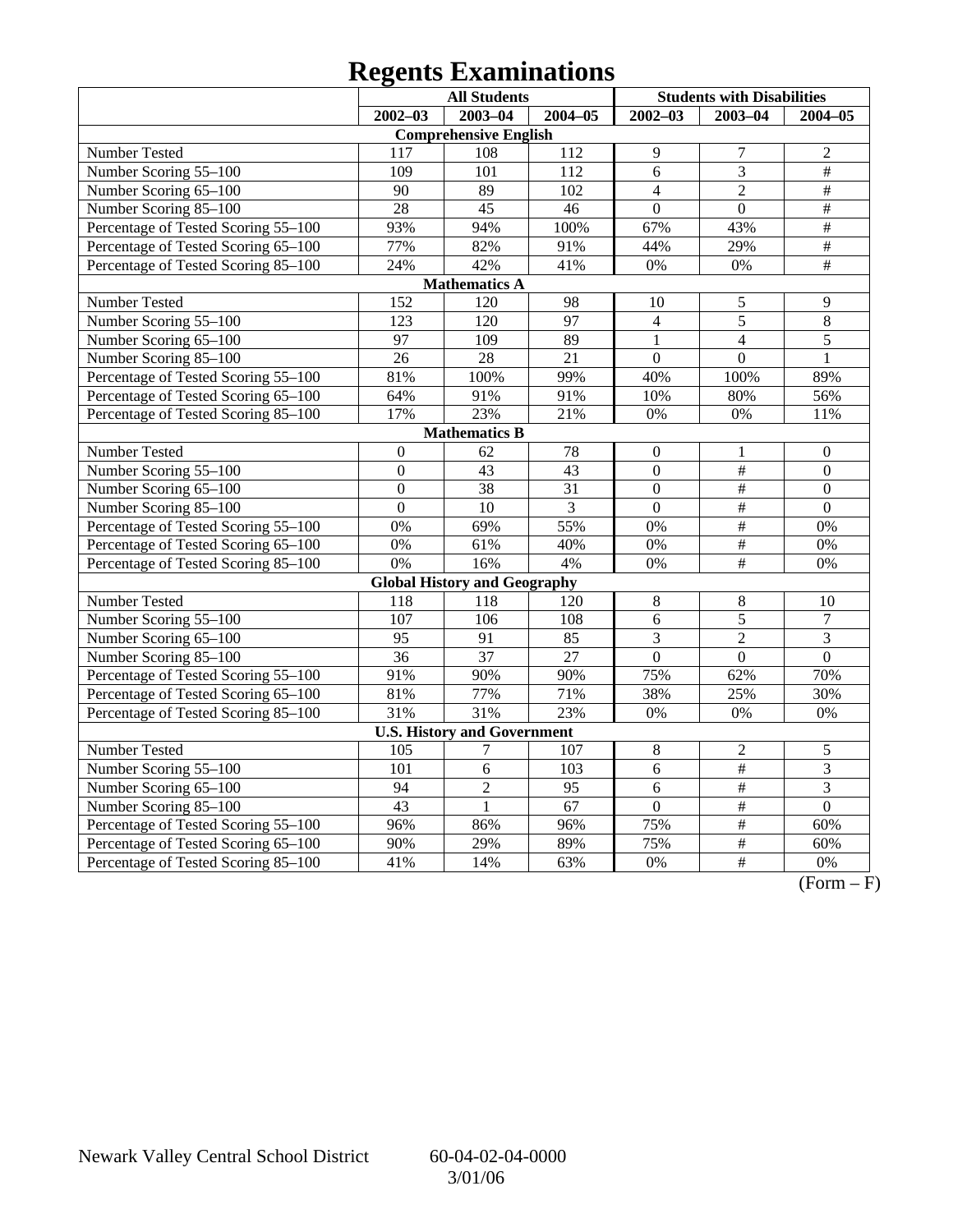## **Regents Examinations**

|                                     | o               | <b>All Students</b>                   |         |                 | <b>Students with Disabilities</b> |                  |
|-------------------------------------|-----------------|---------------------------------------|---------|-----------------|-----------------------------------|------------------|
|                                     | $2002 - 03$     | $2003 - 04$                           | 2004-05 | $2002 - 03$     | $2003 - 04$                       | $2004 - 05$      |
|                                     |                 | <b>Living Environment</b>             |         |                 |                                   |                  |
| Number Tested                       | 140             | 126                                   | 98      | 17              | 11                                | 4                |
| Number Scoring 55-100               | 139             | 117                                   | 96      | 16              | 9                                 | #                |
| Number Scoring 65-100               | 126             | 102                                   | 88      | 10              | $\overline{4}$                    | $\#$             |
| Number Scoring 85-100               | 42              | 59                                    | 50      | $\overline{0}$  | $\mathbf{1}$                      | $\#$             |
| Percentage of Tested Scoring 55-100 | 99%             | 93%                                   | 98%     | 94%             | 82%                               | $\#$             |
| Percentage of Tested Scoring 65-100 | 90%             | 81%                                   | 90%     | 59%             | 36%                               | $\overline{\#}$  |
| Percentage of Tested Scoring 85-100 | 30%             | 47%                                   | 51%     | 0%              | 9%                                | $\#$             |
|                                     |                 | <b>Physical Setting/Earth Science</b> |         |                 |                                   |                  |
| Number Tested                       | 80              | 78                                    | 77      | $\mathbf{0}$    | 1                                 | $\overline{2}$   |
| Number Scoring 55-100               | $\overline{78}$ | 75                                    | 74      | $\overline{0}$  | $\#$                              | $\#$             |
| Number Scoring 65-100               | 77              | 69                                    | 68      | $\mathbf{0}$    | $\#$                              | $\#$             |
| Number Scoring 85-100               | 32              | 26                                    | 22      | $\overline{0}$  | $\#$                              | #                |
| Percentage of Tested Scoring 55-100 | 97%             | 96%                                   | 96%     | 0%              | $\overline{\#}$                   | $\overline{\#}$  |
| Percentage of Tested Scoring 65-100 | 96%             | 88%                                   | 88%     | 0%              | $\overline{\#}$                   | $\overline{\#}$  |
| Percentage of Tested Scoring 85-100 | 40%             | 33%                                   | 29%     | 0%              | #                                 | #                |
|                                     |                 | <b>Physical Setting/Chemistry</b>     |         |                 |                                   |                  |
| Number Tested                       | 83              | 75                                    | 79      | $\overline{2}$  | $\boldsymbol{0}$                  | $\boldsymbol{0}$ |
| Number Scoring 55-100               | $\overline{71}$ | $\overline{68}$                       | 74      | #               | $\overline{0}$                    | $\overline{0}$   |
| Number Scoring 65-100               | 48              | 53                                    | 61      | $\overline{\#}$ | $\overline{0}$                    | $\boldsymbol{0}$ |
| Number Scoring 85-100               | 6               | $\overline{9}$                        | 10      | #               | $\overline{0}$                    | $\mathbf{0}$     |
| Percentage of Tested Scoring 55-100 | 86%             | 91%                                   | 94%     | $\#$            | 0%                                | 0%               |
| Percentage of Tested Scoring 65-100 | 58%             | 71%                                   | 77%     | $\#$            | 0%                                | 0%               |
| Percentage of Tested Scoring 85-100 | 7%              | 12%                                   | 13%     | $\#$            | 0%                                | 0%               |
|                                     |                 | <b>Physical Setting/Physics</b>       |         |                 |                                   |                  |
| Number Tested                       |                 | 40                                    | 37      |                 | $\boldsymbol{0}$                  | $\boldsymbol{0}$ |
| Number Scoring 55-100               |                 | 38                                    | 34      |                 | $\mathbf{0}$                      | $\boldsymbol{0}$ |
| Number Scoring 65-100               |                 | 32                                    | 30      |                 | $\mathbf{0}$                      | $\mathbf{0}$     |
| Number Scoring 85-100               |                 | $\overline{4}$                        | 8       |                 | $\overline{0}$                    | $\mathbf{0}$     |
| Percentage of Tested Scoring 55-100 |                 | 95%                                   | 92%     |                 | 0%                                | 0%               |
| Percentage of Tested Scoring 65-100 |                 | 80%                                   | 81%     |                 | 0%                                | 0%               |
| Percentage of Tested Scoring 85-100 |                 | 10%                                   | 22%     |                 | 0%                                | 0%               |

\* Physical Setting/Physics results for 2002–03 are not included in the report card because the Department issued new conversion charts for assessments administered in that year.

### $(Form - G)$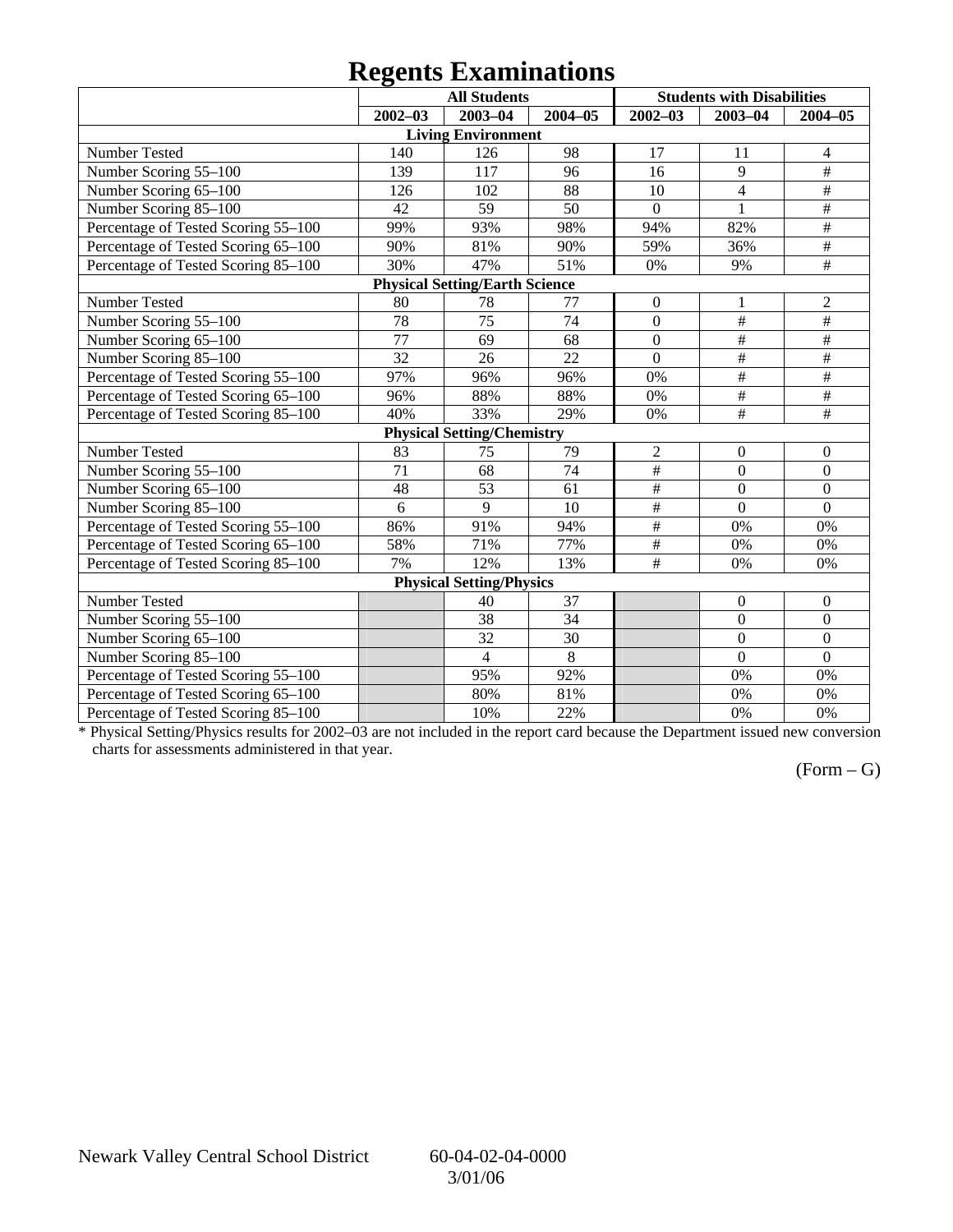# **Regents Examinations**

|                                     |                  | <b>All Students</b>          |                  | <b>Students with Disabilities</b> |                  |                  |
|-------------------------------------|------------------|------------------------------|------------------|-----------------------------------|------------------|------------------|
|                                     | $2002 - 03$      | 2003-04                      | $2004 - 05$      | $2002 - 03$                       | $2003 - 04$      | $2004 - 05$      |
|                                     |                  | <b>Comprehensive French</b>  |                  |                                   |                  |                  |
| Number Tested                       | 0                | $\theta$                     | $\boldsymbol{0}$ | $\boldsymbol{0}$                  | $\theta$         | $\theta$         |
| Number Scoring 55-100               | $\boldsymbol{0}$ | $\mathbf{0}$                 | $\boldsymbol{0}$ | $\boldsymbol{0}$                  | $\mathbf{0}$     | $\boldsymbol{0}$ |
| Number Scoring 65-100               | $\overline{0}$   | $\mathbf{0}$                 | $\mathbf{0}$     | $\mathbf{0}$                      | $\boldsymbol{0}$ | $\mathbf{0}$     |
| Number Scoring 85-100               | $\overline{0}$   | $\mathbf{0}$                 | $\mathbf{0}$     | $\overline{0}$                    | $\overline{0}$   | $\mathbf{0}$     |
| Percentage of Tested Scoring 55-100 | 0%               | 0%                           | 0%               | 0%                                | 0%               | 0%               |
| Percentage of Tested Scoring 65-100 | 0%               | 0%                           | $0\%$            | 0%                                | 0%               | 0%               |
| Percentage of Tested Scoring 85-100 | 0%               | 0%                           | 0%               | 0%                                | 0%               | 0%               |
|                                     |                  | <b>Comprehensive Italian</b> |                  |                                   |                  |                  |
| Number Tested                       | 0                | $\boldsymbol{0}$             | $\boldsymbol{0}$ | $\boldsymbol{0}$                  | $\boldsymbol{0}$ | $\theta$         |
| Number Scoring 55-100               | $\boldsymbol{0}$ | $\mathbf{0}$                 | $\boldsymbol{0}$ | $\mathbf{0}$                      | $\mathbf{0}$     | $\mathbf{0}$     |
| Number Scoring 65-100               | $\overline{0}$   | $\mathbf{0}$                 | $\mathbf{0}$     | $\mathbf{0}$                      | $\boldsymbol{0}$ | $\mathbf{0}$     |
| Number Scoring 85-100               | $\overline{0}$   | $\mathbf{0}$                 | $\overline{0}$   | $\overline{0}$                    | $\overline{0}$   | $\mathbf{0}$     |
| Percentage of Tested Scoring 55-100 | 0%               | 0%                           | 0%               | 0%                                | 0%               | 0%               |
| Percentage of Tested Scoring 65-100 | 0%               | 0%                           | $0\%$            | 0%                                | 0%               | 0%               |
| Percentage of Tested Scoring 85-100 | 0%               | 0%                           | 0%               | 0%                                | 0%               | 0%               |
|                                     |                  | <b>Comprehensive German</b>  |                  |                                   |                  |                  |
| Number Tested                       | 17               | 20                           | 16               | $\boldsymbol{0}$                  | $\boldsymbol{0}$ | $\mathbf{0}$     |
| Number Scoring 55-100               | 17               | 20                           | 16               | $\mathbf{0}$                      | $\mathbf{0}$     | $\mathbf{0}$     |
| Number Scoring 65-100               | 16               | 20                           | 16               | $\mathbf{0}$                      | $\boldsymbol{0}$ | $\mathbf{0}$     |
| Number Scoring 85-100               | 5                | 7                            | $\overline{7}$   | $\overline{0}$                    | $\overline{0}$   | $\mathbf{0}$     |
| Percentage of Tested Scoring 55-100 | 100%             | 100%                         | 100%             | $0\%$                             | 0%               | 0%               |
| Percentage of Tested Scoring 65-100 | 94%              | 100%                         | 100%             | 0%                                | 0%               | 0%               |
| Percentage of Tested Scoring 85-100 | 29%              | 35%                          | 44%              | 0%                                | 0%               | 0%               |
|                                     |                  | <b>Comprehensive Hebrew</b>  |                  |                                   |                  |                  |
| Number Tested                       | $\boldsymbol{0}$ | $\boldsymbol{0}$             | $\boldsymbol{0}$ | $\boldsymbol{0}$                  | $\boldsymbol{0}$ | $\mathbf{0}$     |
| Number Scoring 55-100               | $\boldsymbol{0}$ | $\boldsymbol{0}$             | $\boldsymbol{0}$ | $\mathbf{0}$                      | $\overline{0}$   | $\mathbf{0}$     |
| Number Scoring 65-100               | $\overline{0}$   | $\mathbf{0}$                 | $\mathbf{0}$     | $\boldsymbol{0}$                  | $\boldsymbol{0}$ | $\mathbf{0}$     |
| Number Scoring 85-100               | $\overline{0}$   | $\mathbf{0}$                 | $\overline{0}$   | $\overline{0}$                    | $\overline{0}$   | $\mathbf{0}$     |
| Percentage of Tested Scoring 55-100 | 0%               | 0%                           | 0%               | 0%                                | 0%               | 0%               |
| Percentage of Tested Scoring 65-100 | 0%               | 0%                           | $0\%$            | 0%                                | 0%               | 0%               |
| Percentage of Tested Scoring 85-100 | 0%               | 0%                           | 0%               | 0%                                | 0%               | 0%               |
|                                     |                  | <b>Comprehensive Spanish</b> |                  |                                   |                  |                  |
| Number Tested                       | 33               | 43                           | 42               | $\boldsymbol{0}$                  | $\boldsymbol{0}$ | $\boldsymbol{0}$ |
| Number Scoring 55-100               | 33               | 43                           | 42               | $\boldsymbol{0}$                  | $\boldsymbol{0}$ | $\mathbf{0}$     |
| Number Scoring 65–100               | 31               | 41                           | 39               | $\theta$                          | $\boldsymbol{0}$ | $\boldsymbol{0}$ |
| Number Scoring 85-100               | 10               | 18                           | 16               | $\Omega$                          | $\theta$         | $\overline{0}$   |
| Percentage of Tested Scoring 55-100 | 100%             | 100%                         | 100%             | $0\%$                             | 0%               | 0%               |
| Percentage of Tested Scoring 65-100 | 94%              | 95%                          | 93%              | 0%                                | 0%               | 0%               |
| Percentage of Tested Scoring 85-100 | 30%              | 42%                          | 38%              | 0%                                | 0%               | 0%               |
|                                     |                  | <b>Comprehensive Latin</b>   |                  |                                   |                  |                  |
| Number Tested                       | $\boldsymbol{0}$ | $\boldsymbol{0}$             | $\boldsymbol{0}$ | $\boldsymbol{0}$                  | $\boldsymbol{0}$ | $\boldsymbol{0}$ |
| Number Scoring 55-100               | $\boldsymbol{0}$ | $\boldsymbol{0}$             | $\boldsymbol{0}$ | $\boldsymbol{0}$                  | $\boldsymbol{0}$ | $\boldsymbol{0}$ |
| Number Scoring 65-100               | $\boldsymbol{0}$ | $\boldsymbol{0}$             | $\boldsymbol{0}$ | $\boldsymbol{0}$                  | $\boldsymbol{0}$ | $\boldsymbol{0}$ |
| Number Scoring 85-100               | $\boldsymbol{0}$ | $\mathbf{0}$                 | $\mathbf{0}$     | $\mathbf{0}$                      | $\mathbf{0}$     | $\boldsymbol{0}$ |
| Percentage of Tested Scoring 55-100 | 0%               | 0%                           | $0\%$            | 0%                                | 0%               | 0%               |
| Percentage of Tested Scoring 65-100 | 0%               | 0%                           | 0%               | 0%                                | 0%               | 0%               |
| Percentage of Tested Scoring 85-100 | 0%               | 0%                           | 0%               | 0%                                | 0%               | 0%               |

 $(Form - H)$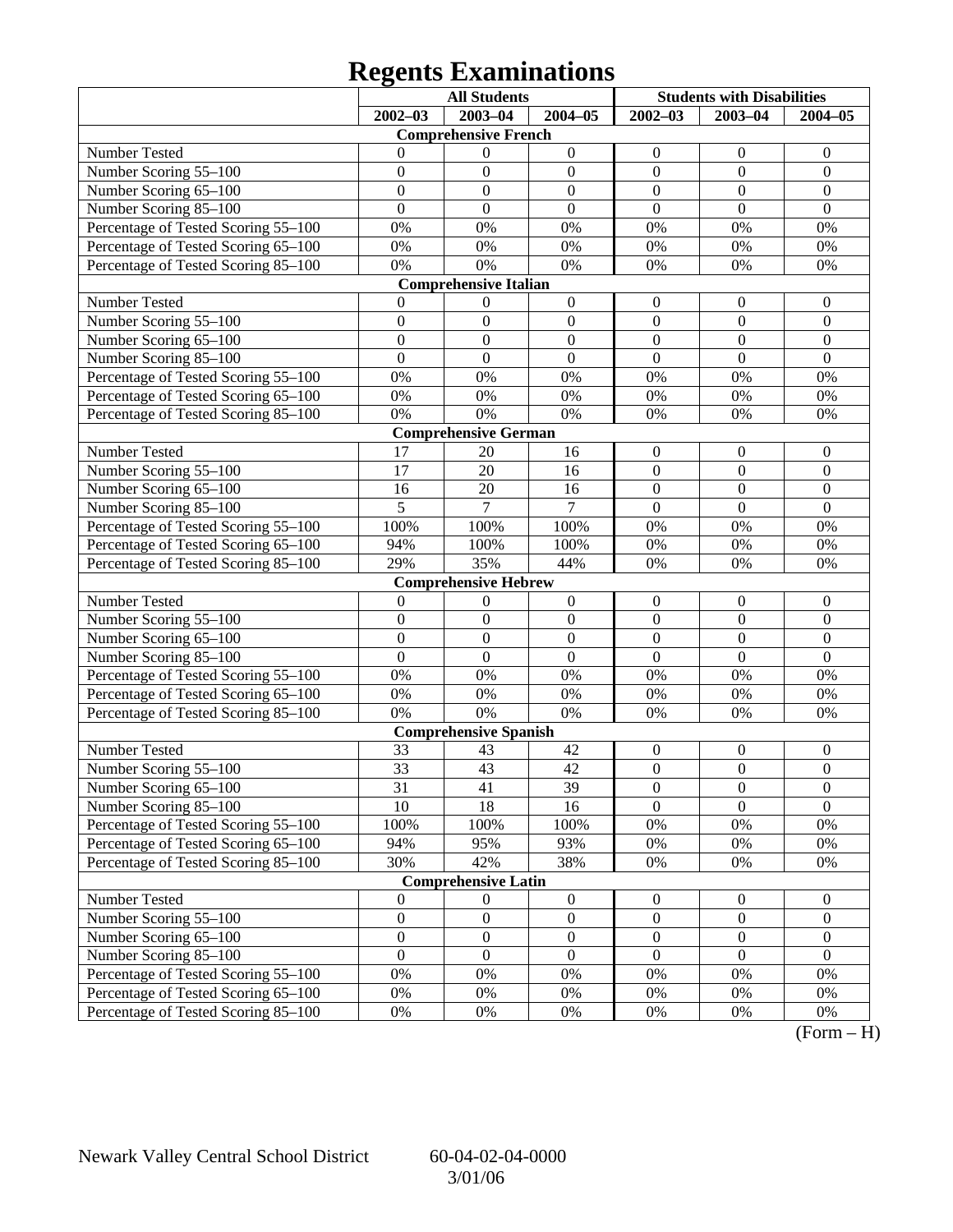|                 |                                   | <b>Number</b><br><b>Tested</b> | % at Level 1 | % at Level 2 | $%$ at Level 3 | % at Level 4 |
|-----------------|-----------------------------------|--------------------------------|--------------|--------------|----------------|--------------|
|                 | <b>General-Education Students</b> | 57                             | 2%           | 1%           | 60%            | 28%          |
| <b>Nov 2004</b> | <b>Students with Disabilities</b> | 10                             | 0%           | 10%          | 90%            | 0%           |
|                 | All Students                      | 67                             | 1%           | 10%          | 64%            | 24%          |

# **Elementary-Level Social Studies**

# **Middle-Level Social Studies**

|                  |                                   | Number<br><b>Tested</b> | % at Level 1 | % at Level 2 | $%$ at Level 3 | $\%$ at Level 4 |
|------------------|-----------------------------------|-------------------------|--------------|--------------|----------------|-----------------|
|                  | <b>General-Education Students</b> | 116                     | 1%           | 24%          | 56%            | 19%             |
| <b>June 2005</b> | <b>Students with Disabilities</b> |                         | 47%          | 41%          | 12%            | 0%              |
|                  | All Students                      | 133                     | 7%           | 26%          | 50%            | 17%             |

 $(Form - I)$